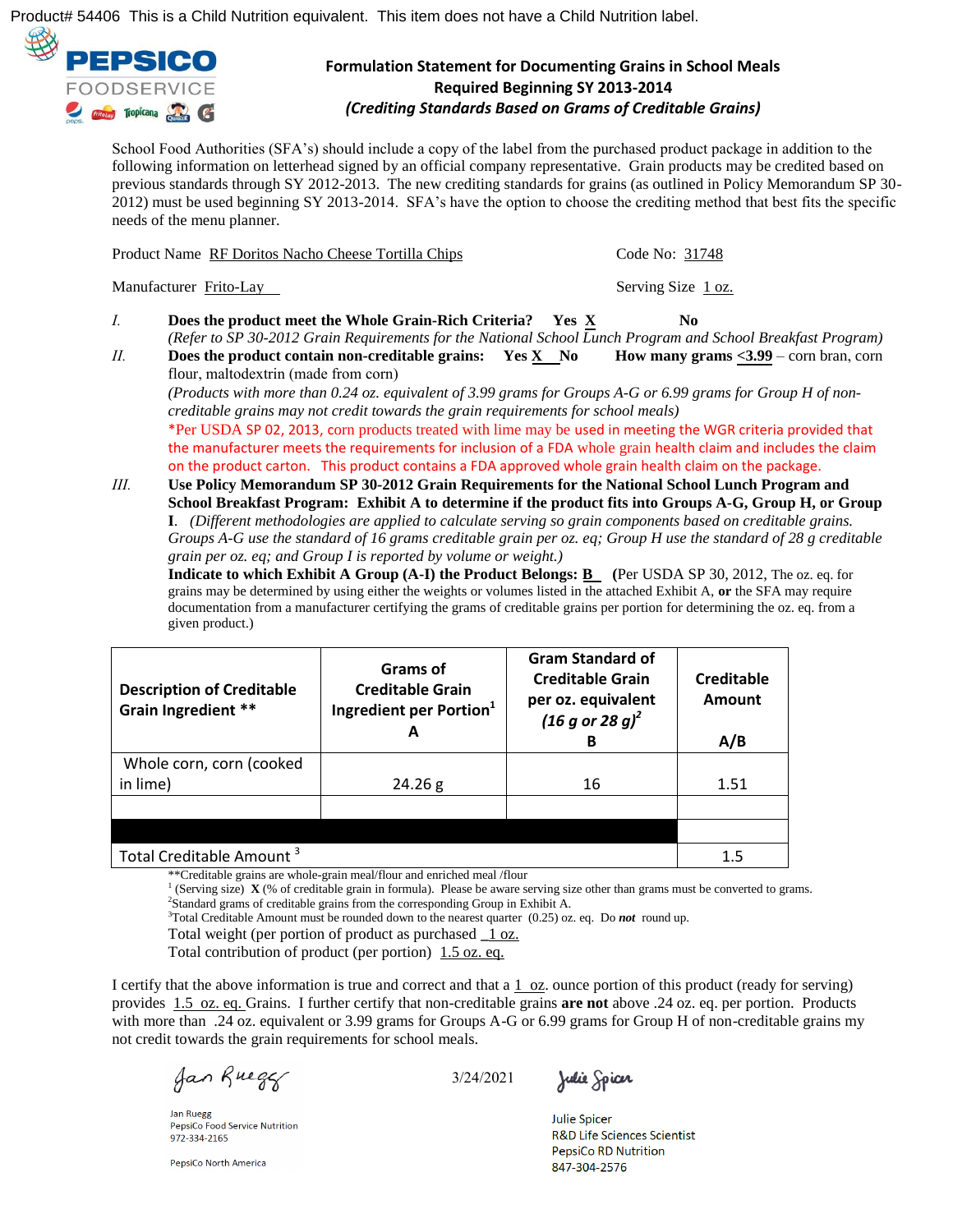

## **RF Doritos® Nacho Cheese Tortilla Chips – 1 oz. (28 g.)**



| <b>Nutrition Facts</b>                                                                                                                                            |               |  |  |
|-------------------------------------------------------------------------------------------------------------------------------------------------------------------|---------------|--|--|
| 1 Serving per container                                                                                                                                           |               |  |  |
| <b>Servings Size</b>                                                                                                                                              | 1 package     |  |  |
| Amount per serving                                                                                                                                                |               |  |  |
| Calories                                                                                                                                                          | 130           |  |  |
|                                                                                                                                                                   | %Daily Value* |  |  |
| Total Fat 5g                                                                                                                                                      | 7%            |  |  |
| Saturated Fat 1g                                                                                                                                                  | 4%            |  |  |
| Trans Fat 0q                                                                                                                                                      |               |  |  |
| Cholesterol 0mg                                                                                                                                                   | 0%            |  |  |
| Sodium 200mg                                                                                                                                                      | 9%            |  |  |
| Total Carbohydrate 20g                                                                                                                                            | 7%            |  |  |
| Dietary Fiber 2g                                                                                                                                                  | 6%            |  |  |
| Total Sugars less than 1g                                                                                                                                         |               |  |  |
| Protein 2g                                                                                                                                                        |               |  |  |
|                                                                                                                                                                   |               |  |  |
| Vitamin D 0mcg                                                                                                                                                    | 0%            |  |  |
| Calcium 40mg                                                                                                                                                      | 2%            |  |  |
| Iron 0.3mg                                                                                                                                                        | 0%            |  |  |
| Potassium 50mg                                                                                                                                                    | 0%            |  |  |
| Not a significant source of added sugars                                                                                                                          |               |  |  |
|                                                                                                                                                                   |               |  |  |
| *The % Daily Value (DV) tells you how much a<br>nutrient in a serving of food contributes to a daily<br>diet. 2,000 calories a day is used for general<br>advice. |               |  |  |

I verify the information above is accurate as of 3/23/2021.

Jan Rueger

Jan Ruegg PepsiCo Food Service Nutrition 972-334-2165

PepsiCo North America

**Ingredients:** Whole Corn, Corn, Vegetable Oil (Corn, Canola, and/or Sunflower Oil), Maltodextrin (Made From Corn), Corn Bran, Salt, Cheddar Cheese (Milk, Cheese Cultures, Salt, Enzymes), Whey, Monosodium Glutamate, Buttermilk, Romano Cheese (Part-Skim Cow's Milk, Cheese Cultures, Salt, Enzymes), Whey Protein Concentrate, Onion Powder, Corn Flour, Natural and Artificial Flavors, Dextrose, Tomato Powder, Lactose, Spices, Artificial Color (Yellow 6, Yellow 5, Red 40), Lactic Acid, Citric Acid, Sugar, Garlic Powder, Skim Milk, Red and Green Bell Pepper Powder, Disodium Inosinate, and Disodium Guanylate. **CONTAINS MILK INGREDIENTS.**

| Case UPC                                                 | 000-28400-31748-1               |
|----------------------------------------------------------|---------------------------------|
| Bag UPC                                                  | 0-28400-04243-7                 |
| Case Pack                                                | $72/1$ oz. bags                 |
| Kosher Status                                            | No                              |
| <b>USDA Smart Snack Compliant</b>                        | Yes – first ingredient<br>whole |
| Package carries FDA approved<br>Whole grain health claim | Yes                             |
| Grain $-$ oz. eq.                                        | $1.5$ oz. eq.                   |
| Weight of Grain                                          | $24.26$ g                       |
| Document Updated                                         | 3/24/2021                       |

\* Diets rich in whole grain foods and other plant foods, and low in saturated fat and cholesterol may help reduce the risk of heart disease.